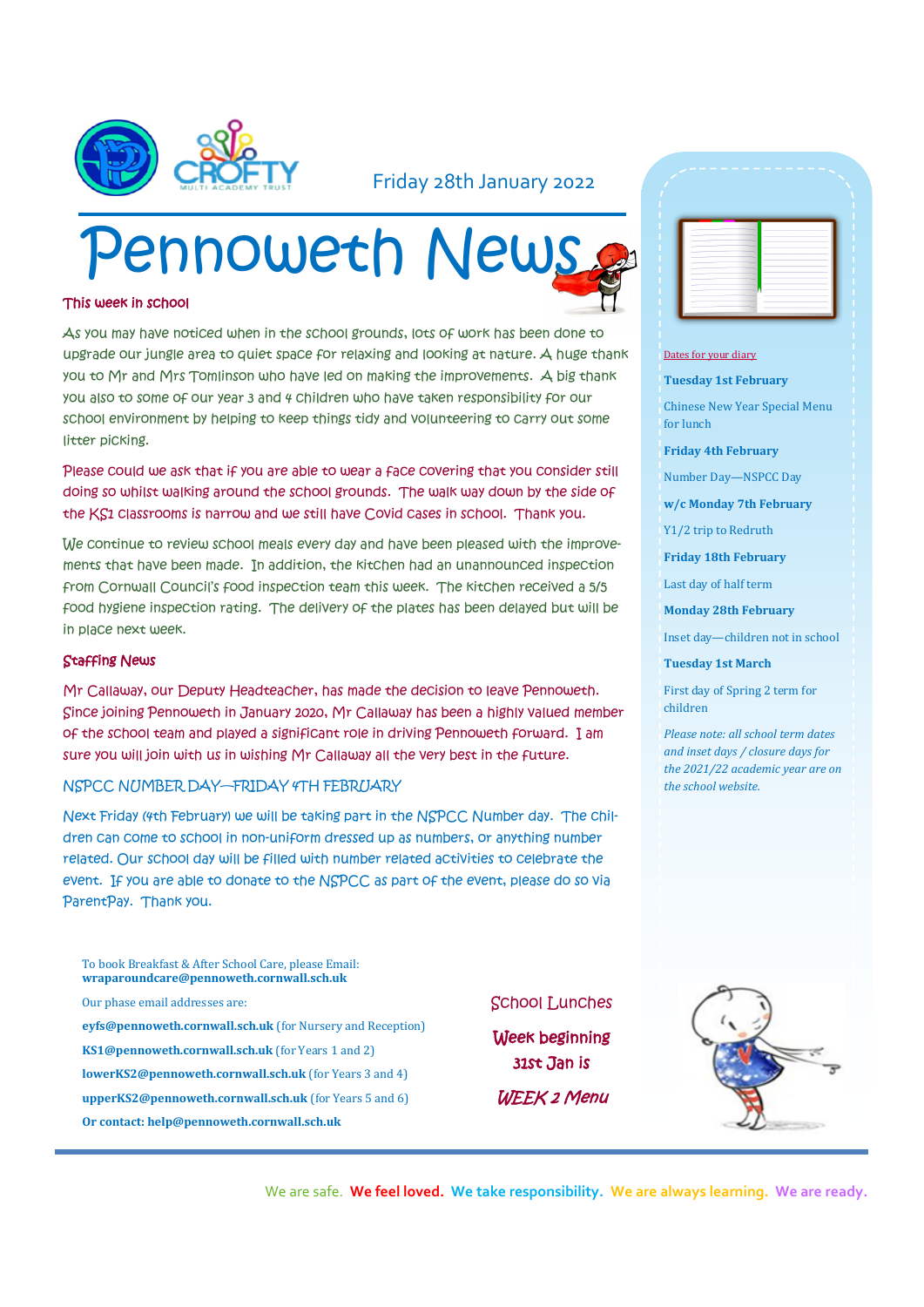## Character Qualities

We have 4 key characteristics that we are always on the lookout for! Each of these is represented by a character.

Considerate children are thoughtful, caring, sympathetic, helpful, polite, attentive, mindful and patient.

Inquisitive children are curious, inquiring, questioning, intrigued and eager to know.

Courageous children are bold, brave, valiant adventurous and determined.

Children who are being fun will be enthusiastic, excited, energetic, cheerful, light-hearted and will laugh!

We also have our Stars of the Week, who have been classroom superstars and DNA Champions for each phase.

| Quality     | Children Spotted in R, y1 and Y2 | Children Spotted in Y3, Y4, Y5 and Y6 |
|-------------|----------------------------------|---------------------------------------|
|             |                                  |                                       |
| Considerate | Porthcurno:Tom                   | Newlyn: Noah R                        |
|             | Gwithian: Ollie                  | Mevagissey:Lucas                      |
|             | Marazion:River                   | Porthleven:Gracie-Mae                 |
|             |                                  | Pendeen: Israel                       |
|             |                                  | Lizard: Maddie                        |
|             |                                  | Godrevy:Missy                         |
|             | Porthcurno: Mia                  | Newlyn: Tom                           |
| Inquisitive | Gwithian:Leela                   | Mevagissey: Scarlett                  |
|             | Marazion: Keira                  | Porthleven: lvy                       |
|             |                                  | Pendeen: Henry                        |
|             |                                  | Lizard: Ava                           |
|             |                                  | Godrevy: Vincent                      |
| Courageous  | Porthcurno: Jamie                | Newlyn: Megan                         |
|             | Gwithian: Maisie                 | Mevagissey: Nathan                    |
|             | Marazion: Harrison               | Porthleven: Amelia G                  |
|             |                                  | Pendeen: Brandon                      |
|             |                                  | Lizard: Isabelle                      |
|             |                                  | Godrevy: Christian                    |
|             | Porthcurno: Massen               | Newlyn: Elliott                       |
| Fun         | Gwithian: Jayden                 | Mevagissey: Maddison                  |
|             | Marazion: Albie                  | Porthleven: Jazmin                    |
|             |                                  | Pendeen: Isadora                      |
|             |                                  | Lizard: Jonah                         |
|             |                                  | Godrevy: Alicia                       |
|             | Restormel: Halle                 | Newlyn: Nojus                         |
|             | Tintagel:Lovaya                  | Mevagissey: Jaxon                     |
|             | Porthcurno: Noah D               | Porthleven:Lucia                      |
|             | Gwithian: Natalie                | Pendeen:Samuel                        |
|             | Marazion: Emillie                | Lizard: Ioan                          |
|             |                                  | Godrevy: Izzy                         |

We are safe champions: Tintagel: Oscar, Restormel: Willow, KS1: Emmie,LKS2: Freddie, UKS2: Travis

We feel loved champions: KS1:Jax V, LKS2: Blaise, UKS2: Exodus

We take responsibility champions: KS1: Jayden, LKS2: Willow, UKS2: Iesha

We are always learning champions: KS1: Georgie, LKS2: Leon, UKS2: Emily

We are ready champions: KS1: Harriet, LKS2: Harley C, UKS2: Preston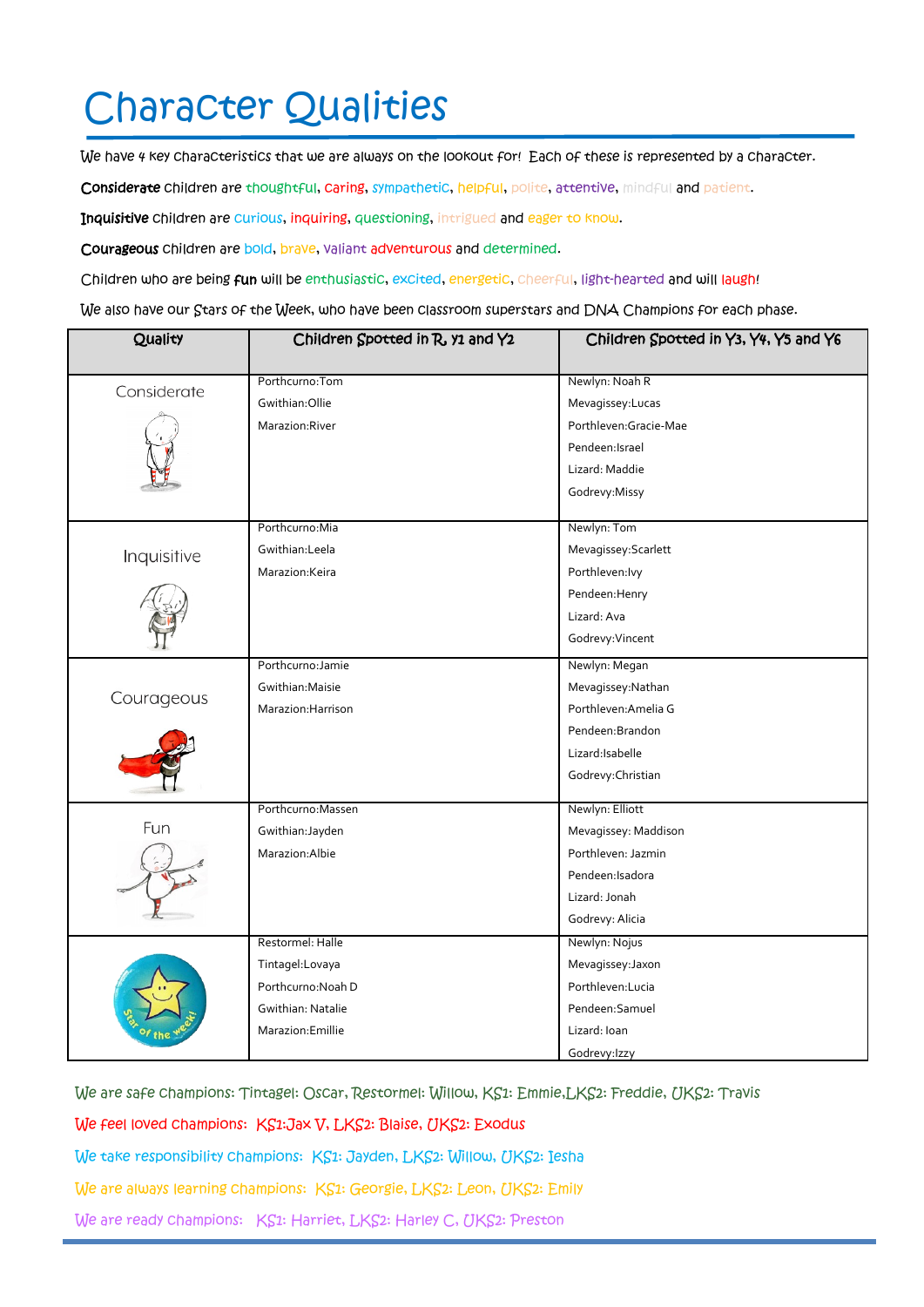### **Wellbeing**

Are you an optimist or a pessimist? An optimist is solution driven and a pessimist is problem oriented. If we are optimistic we look at how to resolve this so, 'I can if I want'. The pessimist on the other hand says, 'I can't do it', 'I might as well give up'. The optimist creates better times and the pessimist waits for better times.

How can you and your children become optimists?

We can all learn to hope and be motivated to change. One way is to create positive images of what you have to be thankful for, whatever makes you happy and what you enjoy. Try to think more positively. If we say positive things and feed the brain with positive messages, we feel more alive. This still means we are realistic and can look to solve problems positively.

If we express gratitude and joy for the small things it can greatly improve our lives. Being physically active also helps as it burns up stress and releases tension. Also, be happy for others, not jealous and try to be as enthusiastic about other people's successes as you are about your own.

It's the little positive comments that can make all the difference and your children are always saying such positive and supportive comments in school. Look for the good this weekend and appreciate all the little things.

Take care and please contact the team if you need support.

Mrs Gaskin